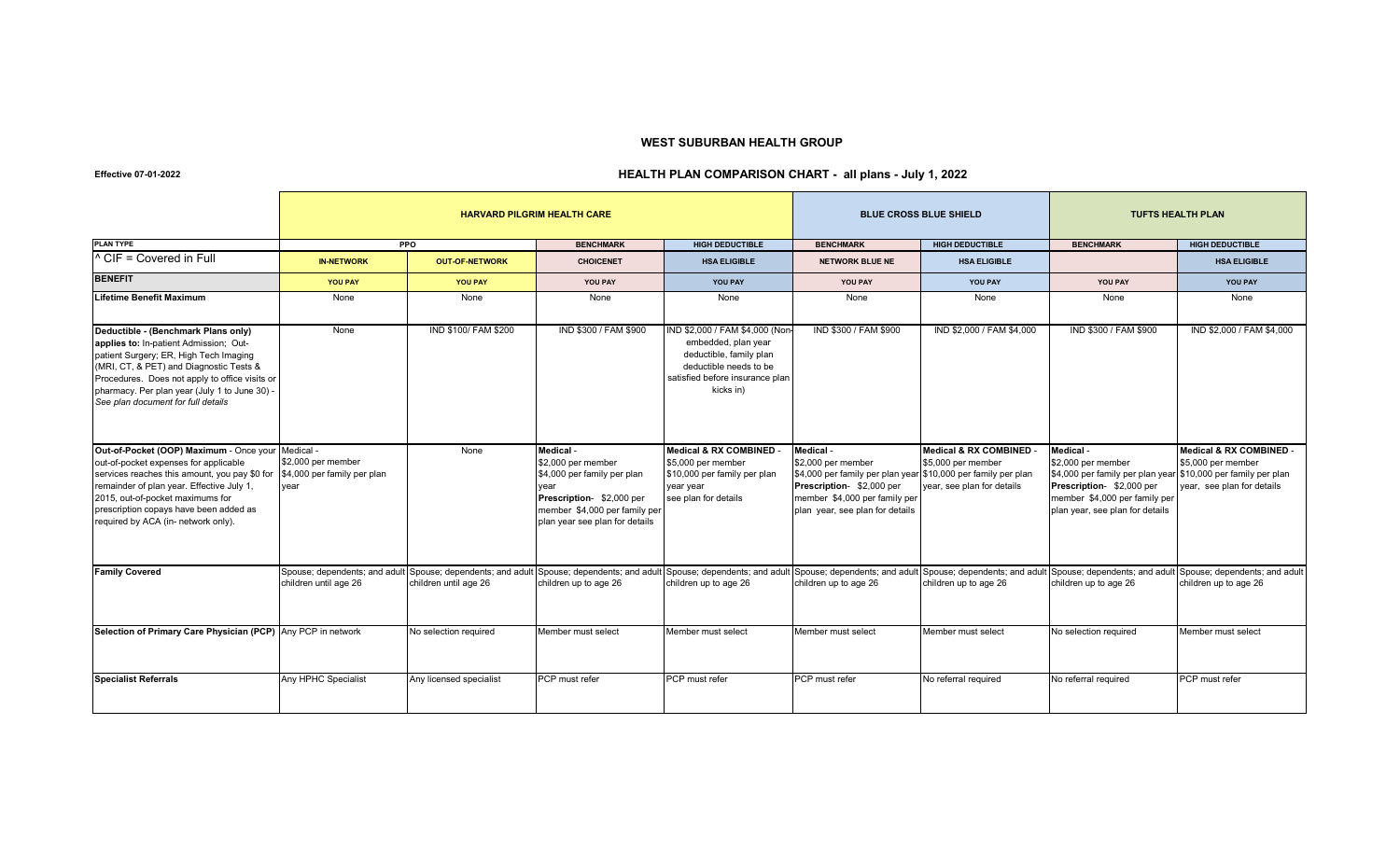|                                                                                                                                 |                                                                                                                                                                                                                  |                                                                         | <b>HARVARD PILGRIM HEALTH CARE</b>                                                                                                                                            |                                                              |                                                                                                                                                                               | <b>BLUE CROSS BLUE SHIELD</b>                                              | <b>TUFTS HEALTH PLAN</b>                                                                                                                                                                                                |                                                                       |
|---------------------------------------------------------------------------------------------------------------------------------|------------------------------------------------------------------------------------------------------------------------------------------------------------------------------------------------------------------|-------------------------------------------------------------------------|-------------------------------------------------------------------------------------------------------------------------------------------------------------------------------|--------------------------------------------------------------|-------------------------------------------------------------------------------------------------------------------------------------------------------------------------------|----------------------------------------------------------------------------|-------------------------------------------------------------------------------------------------------------------------------------------------------------------------------------------------------------------------|-----------------------------------------------------------------------|
| <b>PLAN TYPE</b>                                                                                                                |                                                                                                                                                                                                                  | <b>PPO</b>                                                              | <b>BENCHMARK</b>                                                                                                                                                              | <b>HIGH DEDUCTIBLE</b>                                       | <b>BENCHMARK</b>                                                                                                                                                              | <b>HIGH DEDUCTIBLE</b>                                                     | <b>BENCHMARK</b>                                                                                                                                                                                                        | <b>HIGH DEDUCTIBLE</b>                                                |
| <sup>^</sup> CIF = Covered in Full                                                                                              | <b>IN-NETWORK</b>                                                                                                                                                                                                | <b>OUT-OF-NETWORK</b>                                                   | <b>CHOICENET</b>                                                                                                                                                              | <b>HSA ELIGIBLE</b>                                          | <b>NETWORK BLUE NE</b>                                                                                                                                                        | <b>HSA ELIGIBLE</b>                                                        |                                                                                                                                                                                                                         | <b>HSA ELIGIBLE</b>                                                   |
| <b>BENEFIT</b>                                                                                                                  | <b>YOU PAY</b>                                                                                                                                                                                                   | <b>YOU PAY</b>                                                          | YOU PAY                                                                                                                                                                       | YOU PAY                                                      | YOU PAY                                                                                                                                                                       | YOU PAY                                                                    | YOU PAY                                                                                                                                                                                                                 | YOU PAY                                                               |
| <b>Providers of Service</b>                                                                                                     | <b>HARVARD PILGRIM</b><br>providers - Members also have hospital<br>access to a wide range of<br>participating providers through<br>the Private Health Care<br>Systems network while outside<br>of MA, NH and ME | Any licensed provider; any                                              | <b>HARVARD PILGRIM</b><br>providers except in<br>emergencies                                                                                                                  | <b>HARVARD PILGRIM</b><br>providers except in<br>emergencies | HMO BLUE providers in all 6<br>New England states except in<br>emergencies                                                                                                    | HMO BLUE providers in all 6<br>New England states except in<br>emergencies | <b>TUFTS HEALTH</b><br><b>PLAN</b> providers except in<br>emergencies                                                                                                                                                   | <b>TUFTS HEALTH</b><br><b>PLAN</b> providers except in<br>emergencies |
| <b>Pre-existing Conditions</b>                                                                                                  | No restrictions                                                                                                                                                                                                  | No restrictions                                                         | No restrictions                                                                                                                                                               | No restrictions                                              | No restrictions                                                                                                                                                               | No restrictions                                                            | No restrictions                                                                                                                                                                                                         | No restrictions                                                       |
| <b>INPATIENT</b>                                                                                                                |                                                                                                                                                                                                                  |                                                                         |                                                                                                                                                                               |                                                              |                                                                                                                                                                               |                                                                            |                                                                                                                                                                                                                         |                                                                       |
| <b>General Hospital/Mental</b><br>Hospital/Substance Abuse Facility (semi-<br>private room and board and ancillary<br>services) | Nothing                                                                                                                                                                                                          | 20% coinsurance after<br>deductible                                     | Deductible applies then:<br>Tier 1: \$250<br>Tier 2: \$500<br>Tier 3: \$1500 per/Admit NOTE<br>Mental Health/Substance<br>Abuse copay \$250                                   | Deductible, then CIF^                                        | Deductible, then<br>Tier 1:<br>\$500 copay<br>Tier 2: 1500 copay                                                                                                              | Deductible, then CIF^                                                      | Semi-private room & board &<br>ancillary services<br>Tier 1: \$500 copay, then<br>deductible applies<br>Tier 2: \$1500 copay, then<br>deductible applies<br>NOTE-Mental<br>Health/Substance Abuse<br>copay Tier 1 \$500 | Deductible, then CIF^                                                 |
| <b>Physician Services</b>                                                                                                       | Nothing                                                                                                                                                                                                          | 20% coinsurance after<br>deductible                                     | Nothing                                                                                                                                                                       | Deductible, then CIF <sup>^</sup>                            | Nothing                                                                                                                                                                       | Deductible, then CIF <sup>^</sup>                                          | Nothing                                                                                                                                                                                                                 | Deductible, then CIF^                                                 |
| <b>Skilled Nursing Facility</b>                                                                                                 | Nothing up to 100 days per<br>calendar year                                                                                                                                                                      | 20% coinsurance after<br>deductible up to 100 days per<br>calendar year | Deductible applies, then 20%<br>Coinsurance<br>Limited to 100 days per Plan<br>Year                                                                                           | Deductible, then CIF^ up to<br>100 days per plan year        | Deductible, then covered in full                                                                                                                                              | Deductible, then CIF^                                                      | Covered in Full after<br>Deductible, up to 100 days per 100 days<br>plan year                                                                                                                                           | Deductible, then CIF^ up to                                           |
| Newborn Well Baby Care (Inpatient)                                                                                              | Nothing                                                                                                                                                                                                          | 20% coinsurance after<br>deductible                                     | Nothing                                                                                                                                                                       | Deductible, then CIF^                                        | Nothing                                                                                                                                                                       | Nothing                                                                    | Nothing                                                                                                                                                                                                                 | Deductible, then CIF^                                                 |
| Emergency Room Visits for Emergency or \$40 copay, waived if admitted<br><b>Accident Care</b>                                   |                                                                                                                                                                                                                  | \$40 copay, waived if admitted                                          | Deductible applies, then \$100<br>Copay per visit. Copay is<br>waived if admitted to the<br>hospital directly from the<br>emergency room, then<br>Inpatient copay would apply | Deductible, then CIF^                                        | Deductible applies, then \$100<br>Copay per visit. Copay is<br>waived if admitted to the<br>hospital directly from the<br>emergency room, then<br>Inpatient copay would apply | Deductible, then CIF <sup>^</sup>                                          | \$100 copay, then deductible<br>applies (Inpatient copay<br>applies if admitted)                                                                                                                                        | Deductible, then CIF <sup>^</sup>                                     |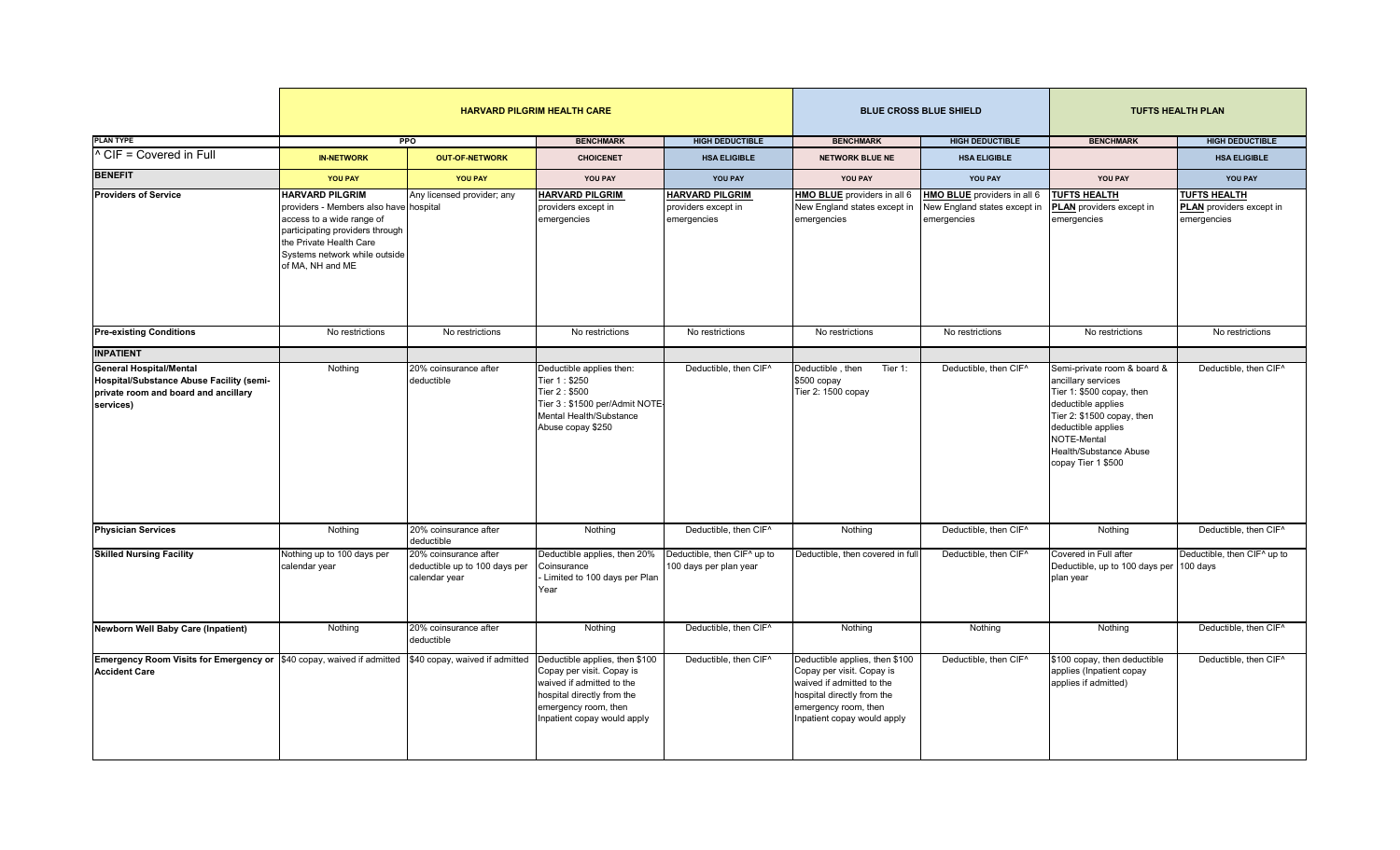|                                                                                                                |                         |                                     | <b>HARVARD PILGRIM HEALTH CARE</b>                                                                                |                                                             |                                                                            | <b>BLUE CROSS BLUE SHIELD</b>                                                                                    |                                                        | <b>TUFTS HEALTH PLAN</b>                         |  |
|----------------------------------------------------------------------------------------------------------------|-------------------------|-------------------------------------|-------------------------------------------------------------------------------------------------------------------|-------------------------------------------------------------|----------------------------------------------------------------------------|------------------------------------------------------------------------------------------------------------------|--------------------------------------------------------|--------------------------------------------------|--|
| <b>PLAN TYPE</b>                                                                                               |                         | <b>PPO</b>                          | <b>BENCHMARK</b>                                                                                                  | <b>HIGH DEDUCTIBLE</b>                                      | <b>BENCHMARK</b>                                                           | <b>HIGH DEDUCTIBLE</b>                                                                                           | <b>BENCHMARK</b>                                       | <b>HIGH DEDUCTIBLE</b>                           |  |
| ^ CIF = Covered in Full                                                                                        | <b>IN-NETWORK</b>       | <b>OUT-OF-NETWORK</b>               | <b>CHOICENET</b>                                                                                                  | <b>HSA ELIGIBLE</b>                                         | <b>NETWORK BLUE NE</b>                                                     | <b>HSA ELIGIBLE</b>                                                                                              |                                                        | <b>HSA ELIGIBLE</b>                              |  |
| <b>BENEFIT</b>                                                                                                 | <b>YOU PAY</b>          | YOU PAY                             | YOU PAY                                                                                                           | YOU PAY                                                     | YOU PAY                                                                    | YOU PAY                                                                                                          | <b>YOU PAY</b>                                         | YOU PAY                                          |  |
| <b>OUTPATIENT</b>                                                                                              |                         |                                     |                                                                                                                   |                                                             |                                                                            |                                                                                                                  |                                                        |                                                  |  |
| Outpatient Surgery in a Day Surgery<br>facility or Hospital                                                    | Nothing                 | 20% coinsurance after<br>deductible | Deductible applies, then \$250<br>copay per visit                                                                 | Deductible, then CIF^                                       | Deductible applies, then \$250<br>copay per visit                          | Deductible, then CIF^                                                                                            | \$250 copay per outpatient<br>surgery, then deductible | Deductible, then CIF <sup>^</sup>                |  |
| <b>CT, MRI and Pet Scans</b>                                                                                   | Nothing                 | 20% coinsurance after<br>deductible | Deductible applies, then \$100<br>Copay per procedure                                                             | Deductible, then CIF^                                       | Deductible, then \$100 copay<br>(scheduled outpatient)                     | Deductible, then CIF^                                                                                            | \$100 copay, then Deductible                           | Deductible, then CIF^                            |  |
| <b>Hemodialysis</b>                                                                                            | \$5 copayment per visit | 20% coinsurance after<br>deductible | Non - hospital based -<br>Deductible applies, then no<br>charge Hospital based - See<br><b>Inpatient Services</b> | Deductible, then CIF <sup>^</sup>                           | Deductible, then CIF <sup>^</sup>                                          | Deductible, then CIF <sup>^</sup>                                                                                | Deductible, then CIF <sup>^</sup>                      | Deductible, then CIF <sup>^</sup>                |  |
| <b>Physical Therapy</b>                                                                                        | \$5 copay per visit     | 20% coinsurance after<br>deductible | Copay: \$20 per visit - Limited<br>to 30 visits per plan year                                                     | Deductible, then CIF^ Limited<br>to 30 visits per plan year | \$20 copay; up to 60 visits per<br>calendar year (unlimited for<br>autism) | Deductible, then CIF^ up to 60 Speech and short-term PT/OT<br>visits per calendar year<br>(Unlimited for autism) | \$20 copay per visit; 30 visits<br>per plan year       | Deductible, then CIF^ 30 visits<br>per plan year |  |
| <b>Office Visits Primary Care Physician</b>                                                                    | \$5 copay per visit     | Not covered                         | \$20 copay per visit                                                                                              | Deductible, then CIF^                                       | \$20 copay                                                                 | Deductible, then CIF <sup>^</sup>                                                                                | \$20 copay per visit                                   | Deductible, then CIF <sup>^</sup>                |  |
| <b>Preventive OV - PCP</b>                                                                                     | Nothing                 | Nothing                             | Nothing                                                                                                           | Nothing                                                     | Nothing                                                                    | Nothing                                                                                                          | Nothing                                                | Nothing                                          |  |
| <b>Medical Care/Mental Health</b><br>Care/Substance Abuse Care (Mental<br>Health copays excluded from OOP max) | \$5 copay per visit     | 20% coinsurance after<br>deductible | \$20 copay per visit                                                                                              | Deductible, then CIF <sup>^</sup>                           | \$20 per visit                                                             | Deductible, then CIF <sup>^</sup>                                                                                | \$20 copay per visit                                   | Deductible, then CIF <sup>^</sup>                |  |
| <b>Office Visits Specialist</b>                                                                                | \$5 copay per visit     | 20% coinsurance after<br>deductible | Tier 1: \$30 copay per visit<br>Tier 2: \$60 copay per visit<br>Tier 3: \$90 copay per visit                      | Deductible, then CIF^                                       | \$60 copay per visit                                                       | Deductible, then CIF^                                                                                            | \$60 copay per visit                                   | Deductible, then CIF^                            |  |
| OB/GYN                                                                                                         | \$5 copay per visit     | 20% coinsurance after<br>deductible | \$20 copay per visit                                                                                              | Deductible, then CIF <sup>^</sup>                           | \$20 copay per visit                                                       | Deductible, then CIF <sup>^</sup>                                                                                | \$20 copay per visit                                   | Deductible, then CIF <sup>^</sup>                |  |
| <b>GYN-Preventive Office visit</b>                                                                             | Nothing                 | Nothing                             | Nothing                                                                                                           | Nothing                                                     | Nothing                                                                    | Nothing                                                                                                          | Nothing                                                | Nothing                                          |  |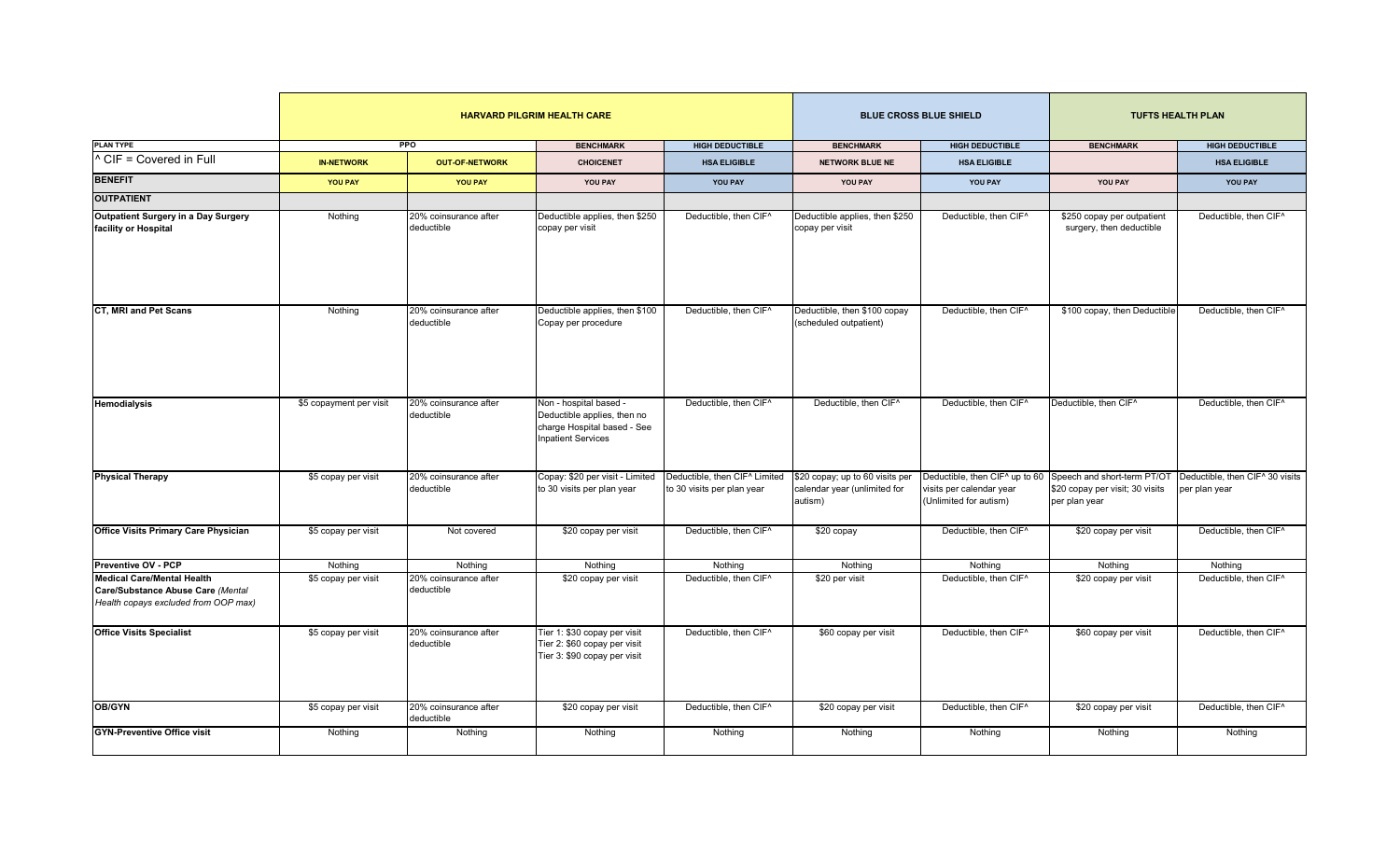|                              |                                                                                                                                                                          |                                                                                                                                                                                                                       | <b>HARVARD PILGRIM HEALTH CARE</b>                                                                                                                                                                                                                                                                                   |                                                                                                                                                                                                                                                                                                                                  |                                                                                                                                                                                                                                                                                                                                                          | <b>BLUE CROSS BLUE SHIELD</b>                                                                                                                                                                                                                                                                                                                                                                                                                                                     | <b>TUFTS HEALTH PLAN</b>                                                                                                                                                                                                                                                                                                                                                                                                                   |                                                                                                                                                                                                                                                                                                                                                                                                                                              |
|------------------------------|--------------------------------------------------------------------------------------------------------------------------------------------------------------------------|-----------------------------------------------------------------------------------------------------------------------------------------------------------------------------------------------------------------------|----------------------------------------------------------------------------------------------------------------------------------------------------------------------------------------------------------------------------------------------------------------------------------------------------------------------|----------------------------------------------------------------------------------------------------------------------------------------------------------------------------------------------------------------------------------------------------------------------------------------------------------------------------------|----------------------------------------------------------------------------------------------------------------------------------------------------------------------------------------------------------------------------------------------------------------------------------------------------------------------------------------------------------|-----------------------------------------------------------------------------------------------------------------------------------------------------------------------------------------------------------------------------------------------------------------------------------------------------------------------------------------------------------------------------------------------------------------------------------------------------------------------------------|--------------------------------------------------------------------------------------------------------------------------------------------------------------------------------------------------------------------------------------------------------------------------------------------------------------------------------------------------------------------------------------------------------------------------------------------|----------------------------------------------------------------------------------------------------------------------------------------------------------------------------------------------------------------------------------------------------------------------------------------------------------------------------------------------------------------------------------------------------------------------------------------------|
| <b>PLAN TYPE</b>             |                                                                                                                                                                          | <b>PPO</b>                                                                                                                                                                                                            | <b>BENCHMARK</b>                                                                                                                                                                                                                                                                                                     | <b>HIGH DEDUCTIBLE</b>                                                                                                                                                                                                                                                                                                           | <b>BENCHMARK</b>                                                                                                                                                                                                                                                                                                                                         | <b>HIGH DEDUCTIBLE</b>                                                                                                                                                                                                                                                                                                                                                                                                                                                            | <b>BENCHMARK</b>                                                                                                                                                                                                                                                                                                                                                                                                                           | <b>HIGH DEDUCTIBLE</b>                                                                                                                                                                                                                                                                                                                                                                                                                       |
| CIF = Covered in Full        | <b>IN-NETWORK</b>                                                                                                                                                        | <b>OUT-OF-NETWORK</b>                                                                                                                                                                                                 | <b>CHOICENET</b>                                                                                                                                                                                                                                                                                                     | <b>HSA ELIGIBLE</b>                                                                                                                                                                                                                                                                                                              | <b>NETWORK BLUE NE</b>                                                                                                                                                                                                                                                                                                                                   | <b>HSA ELIGIBLE</b>                                                                                                                                                                                                                                                                                                                                                                                                                                                               |                                                                                                                                                                                                                                                                                                                                                                                                                                            | <b>HSA ELIGIBLE</b>                                                                                                                                                                                                                                                                                                                                                                                                                          |
| <b>BENEFIT</b>               | <b>YOU PAY</b>                                                                                                                                                           | <b>YOU PAY</b>                                                                                                                                                                                                        | YOU PAY                                                                                                                                                                                                                                                                                                              | YOU PAY                                                                                                                                                                                                                                                                                                                          | YOU PAY                                                                                                                                                                                                                                                                                                                                                  | YOU PAY                                                                                                                                                                                                                                                                                                                                                                                                                                                                           | YOU PAY                                                                                                                                                                                                                                                                                                                                                                                                                                    | YOU PAY                                                                                                                                                                                                                                                                                                                                                                                                                                      |
| Diagnostic X-ray and Lab     | Nothing                                                                                                                                                                  | 20% coinsurance after<br>deductible                                                                                                                                                                                   | Deductible, then CIF <sup>^</sup>                                                                                                                                                                                                                                                                                    | Deductible, then CIF^                                                                                                                                                                                                                                                                                                            | Deductible, then CIF <sup>^</sup>                                                                                                                                                                                                                                                                                                                        | Deductible, then CIF <sup>^</sup>                                                                                                                                                                                                                                                                                                                                                                                                                                                 | Deductible, then CIF <sup>^</sup>                                                                                                                                                                                                                                                                                                                                                                                                          | Deductible, then CIF <sup>^</sup>                                                                                                                                                                                                                                                                                                                                                                                                            |
| <b>Routine Vision Exam</b>   | \$5 copay per visit; one visit<br>per calendar year.<br>\$0 copay for children under 5<br>years of age                                                                   | 20% coinsurance after<br>deductible                                                                                                                                                                                   | \$0 copay - 1 every 2 years                                                                                                                                                                                                                                                                                          | Deductible, then CIF^                                                                                                                                                                                                                                                                                                            | \$0 copay; one visit every 12<br>months                                                                                                                                                                                                                                                                                                                  | \$0 copay; one visit every 12<br>months                                                                                                                                                                                                                                                                                                                                                                                                                                           | \$20 copay per visit; one visit<br>per plan year                                                                                                                                                                                                                                                                                                                                                                                           | Covered in Full-one visit every<br>12 months                                                                                                                                                                                                                                                                                                                                                                                                 |
|                              | participating providers                                                                                                                                                  | Evewear discounts available at Evewear discounts available at<br>participating providers                                                                                                                              |                                                                                                                                                                                                                                                                                                                      |                                                                                                                                                                                                                                                                                                                                  |                                                                                                                                                                                                                                                                                                                                                          |                                                                                                                                                                                                                                                                                                                                                                                                                                                                                   | Evewear discounts available at<br>participating providers                                                                                                                                                                                                                                                                                                                                                                                  |                                                                                                                                                                                                                                                                                                                                                                                                                                              |
| Pre-Admission Testing -      | Nothing                                                                                                                                                                  | 20% coinsurance after<br>deductible                                                                                                                                                                                   | Deductible, then CIF <sup>^</sup>                                                                                                                                                                                                                                                                                    | Deductible, then CIF <sup>^</sup>                                                                                                                                                                                                                                                                                                | Deductible, then CIF <sup>^</sup>                                                                                                                                                                                                                                                                                                                        | Deductible, then CIF <sup>^</sup>                                                                                                                                                                                                                                                                                                                                                                                                                                                 | Deductible, then CIF <sup>^</sup>                                                                                                                                                                                                                                                                                                                                                                                                          | Deductible, then CIF <sup>^</sup>                                                                                                                                                                                                                                                                                                                                                                                                            |
| <b>Maternity Care visits</b> | Nothing                                                                                                                                                                  | 20% coinsurance after<br>deductible                                                                                                                                                                                   | Nothing                                                                                                                                                                                                                                                                                                              | Routine OPD, Pre and Post<br>Natal CIF <sup>^</sup>                                                                                                                                                                                                                                                                              | Nothing                                                                                                                                                                                                                                                                                                                                                  | Nothing for prenatal; all other<br>serviceds Deductible, then<br>$CIF*$                                                                                                                                                                                                                                                                                                                                                                                                           | Nothing for prenatal and<br>postnatal outpatient care, non<br>routine deductibe, then CIF                                                                                                                                                                                                                                                                                                                                                  | Nothing for prenatal and<br>postnatal outpatient care non<br>routine deductiblel then CIF                                                                                                                                                                                                                                                                                                                                                    |
| <b>Dental Services</b>       | Children up to age 14<br>Covered in full for<br>preventative care. All<br>members -<br>\$5 copay for extraction of<br>impacted teeth and initial<br>emergency treatment. | Children up to age 14<br>- 20% coinsurance after<br>deductible for preventative<br>care. All members -<br>20% coinsurance after<br>deductible for extraction of<br>impacted teeth and initial<br>emergency treatment. | Preventative dental for<br>children up to age 13 - Tier 1<br>Copayment per visit up to two<br>exams per calendar year,<br>including cleaning, fluoride<br>treatment and x-rays. Initial<br>emergency treatment (within<br>72 hours of injury) necessary<br>to repair oral injuries.<br>Extraction of impacted teeth. | Deductible, then Children up<br>to age 13 - Preventative<br>dental when authorized by<br>PCP:<br>up to two exams per calendar<br>year, including cleaning,<br>luoride treatment and x-rays.<br>nitial emergency treatment<br>(within 72 hours of injury)<br>ecessary to repair oral<br>njuries.<br>Extraction of impacted teeth. | Children under age 12:<br>Preventive dental one exam<br>every six months., incl.<br>Cleaning, fluoride treatment<br>and x-rays. All members:<br>Extraction of impacted teeth<br>imbedded in the bone. Facility<br>charges ONLY when a serious<br>admittance to a network<br>hospital as inpatient in order<br>for dental care to be safely<br>performed. | Children under age 12:<br>Preventive dental one exam<br>every six months., incl.<br>Cleaning, fluoride treatment<br>and x-rays.<br>All members: Extraction of<br>impacted teeth imbedded in<br>the bone. Facility charges<br>medical condition that requires ONLY when a serious medical<br>condition that requires<br>admittance to a network<br>hospital as inpatient in order<br>for dental care to be safely<br>performed. See Outpatient<br>Surgery for benefit information. | Children under age 12;<br>Preventative dental, periodic<br>oral exam, cleaning, fluoride<br>treatment once every six<br>months. X-rays: Full mouth<br>once every five years, bitewing<br>x-rays once every six months,<br>and periapicals as needed.<br>MUST use participating<br>dentist.<br>Emergency Services -<br>LIMITED<br>TO X RAYS AND<br><b>EMERGENCY ORAL</b><br><b>SURGERY</b><br>ER or OFFICE VISIT COPAY<br><b>WILL APPLY</b> | Children under age 12;<br>Preventative dental, periodic<br>oral exam, cleaning, fluoride<br>treatment once every six<br>months. X-rays: Full mouth<br>once every five years, bitewing<br>x-rays once every six months,<br>and periapicals as needed.<br>MUST use participating<br>dentist. Emergency Services<br><b>LIMITED</b><br>TO X RAYS AND<br><b>EMERGENCY ORAL</b><br><b>SURGERY</b><br>ER or OFFICE VISIT COPAY<br><b>WILL APPLY</b> |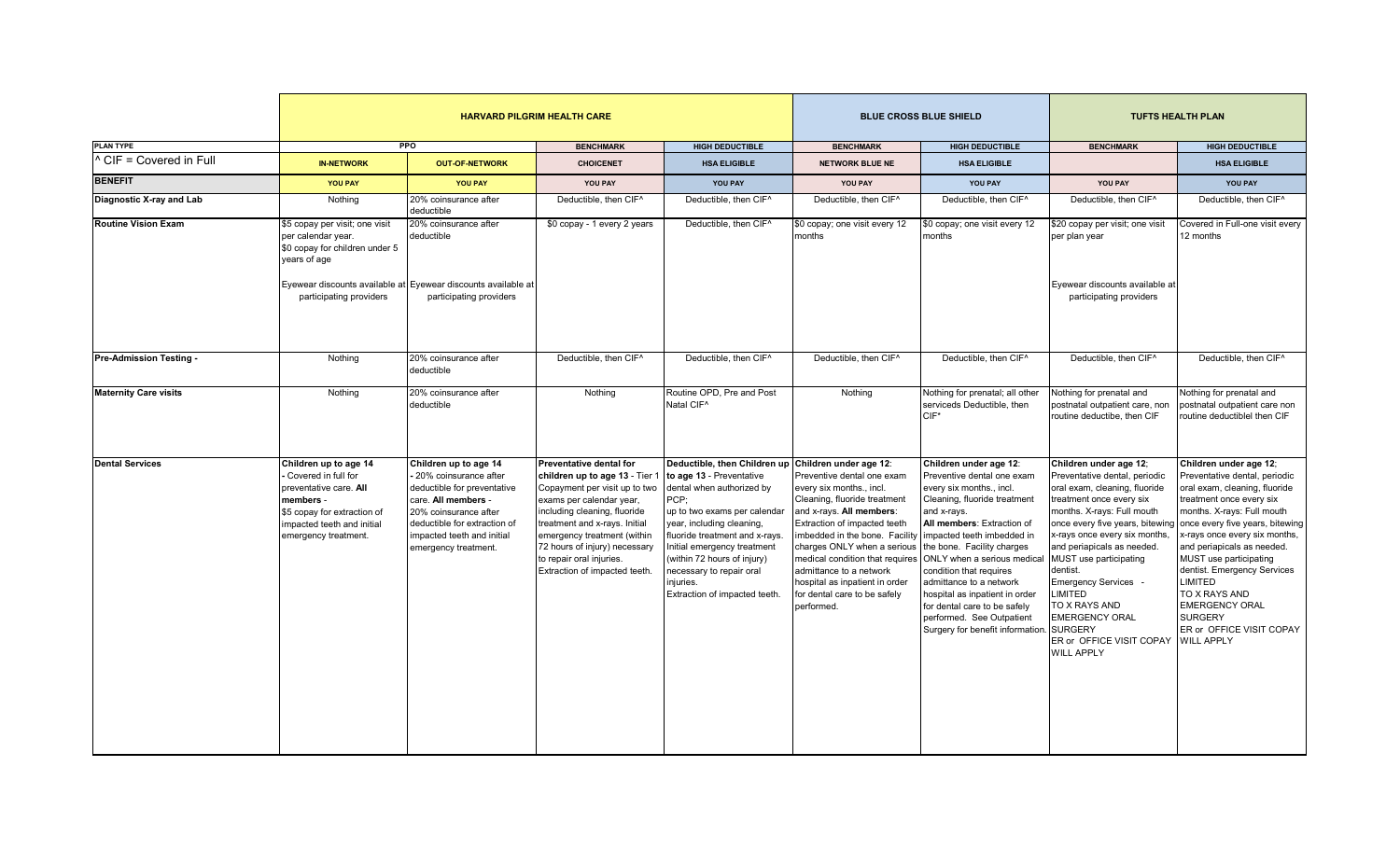|                                  |                                                                                 |                                                                                                    | <b>HARVARD PILGRIM HEALTH CARE</b>                                                                                                                             |                                                  |                                                              | <b>BLUE CROSS BLUE SHIELD</b>                                                       | <b>TUFTS HEALTH PLAN</b>                    |                                                              |
|----------------------------------|---------------------------------------------------------------------------------|----------------------------------------------------------------------------------------------------|----------------------------------------------------------------------------------------------------------------------------------------------------------------|--------------------------------------------------|--------------------------------------------------------------|-------------------------------------------------------------------------------------|---------------------------------------------|--------------------------------------------------------------|
| <b>PLAN TYPE</b>                 |                                                                                 | PPO                                                                                                | <b>BENCHMARK</b>                                                                                                                                               | <b>HIGH DEDUCTIBLE</b>                           | <b>BENCHMARK</b>                                             | <b>HIGH DEDUCTIBLE</b>                                                              | <b>BENCHMARK</b><br><b>HIGH DEDUCTIBLE</b>  |                                                              |
| ^ CIF = Covered in Full          | <b>IN-NETWORK</b>                                                               | <b>OUT-OF-NETWORK</b>                                                                              | <b>CHOICENET</b>                                                                                                                                               | <b>HSA ELIGIBLE</b>                              | <b>NETWORK BLUE NE</b>                                       | <b>HSA ELIGIBLE</b>                                                                 |                                             | <b>HSA ELIGIBLE</b>                                          |
| <b>BENEFIT</b>                   | <b>YOU PAY</b>                                                                  | YOU PAY                                                                                            | YOU PAY                                                                                                                                                        | YOU PAY                                          | YOU PAY                                                      | YOU PAY                                                                             | <b>YOU PAY</b>                              | YOU PAY                                                      |
| <b>OTHER FEATURES</b>            |                                                                                 |                                                                                                    |                                                                                                                                                                |                                                  |                                                              |                                                                                     |                                             |                                                              |
| <b>Private Duty Nursing</b>      | Nothing when medically                                                          | 20% coinsurance after                                                                              | Nothing when medically                                                                                                                                         | Deductible, then CIF <sup>^</sup>                | <b>Nothing when medically</b>                                | Deductible, then CIF <sup>^</sup>                                                   | Not a covered benefit                       | Not a covered benefit                                        |
| (only when medically necessary)  | necessary                                                                       | deductible                                                                                         | necessary                                                                                                                                                      |                                                  | ecessary                                                     |                                                                                     |                                             |                                                              |
| <b>Home Health Care</b>          | Nothing                                                                         | 20% coinsurance after<br>deductible                                                                | Member cost sharing depends<br>on types of services provided<br>and tier placement of provider<br>rendering dervices, as listed in<br>the Schedule of Benefits | Deductible, then CIF^                            | Deductible, then CIF <sup>^</sup>                            | Deductible, then CIF <sup>^</sup>                                                   | Deductible, then CIF^                       | Deductible, then CIF^                                        |
| <b>Hospice Care</b>              | Nothina                                                                         | 20% coinsurance after<br>deductible                                                                | Same as Home Health Care                                                                                                                                       | Deductible, then CIF <sup>^</sup>                | Deductible, then CIF <sup>^</sup>                            | Deductible, then CIF <sup>^</sup>                                                   | Deductible, then CIF <sup>^</sup>           | Deductible, then CIF <sup>^</sup>                            |
| <b>Durable Medical Equipment</b> | 20% of equipment cost to<br>HPHC not to exceed a<br>member's expense of \$1000, | Deductible, then 20% of<br>equipment cost to HPHC not to<br>exceed a member's expense of<br>\$1000 | Deductible, then CIF <sup>^</sup>                                                                                                                              | Deductible, then CIF <sup>^</sup>                | Deductible, then 20%<br>coinsurance                          | Deductible, then CIF <sup>^</sup>                                                   | Covered in Full                             | Deductible, then CIF^                                        |
| Ambulance                        | Nothing, when medically<br>necessary                                            | Nothing, when medically<br>necessary                                                               | T1 deductible, then CIF                                                                                                                                        | Deductible, then CIF <sup>^</sup>                | Deductible then covered in full                              | Deductible, then CIF <sup>^</sup>                                                   | Covered in full when medically<br>nceessary | Deductible, then CIF <sup>^</sup>                            |
| <b>Radiation Therapy</b>         | Nothing                                                                         | 20% coinsurance after<br>deductible                                                                | Deductible, then CIF^                                                                                                                                          | Deductible, then CIF^                            | Deductible, then CIF <sup>^</sup>                            | Deductible, then CIF^                                                               | Deductible, then CIF^                       | Deductible, then CIF <sup>^</sup>                            |
| Chemotherapy                     | Nothing                                                                         | 20% coinsurance after<br>deductible                                                                | Deductible, then CIF <sup>^</sup>                                                                                                                              | Deductible, then CIF^                            | Deductible, then CIF <sup>^</sup>                            | Deductible, then CIF <sup>^</sup>                                                   | Deductible, then CIF^                       | Deductible, then CIF^                                        |
| <b>Chiropractor Visits</b>       | \$5 copay per visit, up to \$500<br>per calendar year                           | 20% coinsurance after<br>deductible                                                                | \$20 copay, 20 visits per plan<br>year                                                                                                                         | Deductible, then CIF^ 12 visits<br>per plan year | \$20 copay per visit. 12 visits<br>naximum per calendar year | Deductible, then CIF^ 12 visits \$20 copay per visit; up to 12<br>per calendar year | visits per calendar year                    | Deductible, then CIF <sup>^</sup> 12 visits<br>per plan year |
| <b>Acupuncture Visits</b>        | \$5 Copayment per visit (12<br>visits per clendar year)                         | Deductible, then 20%                                                                               | \$30 copay. 12 visits per plan<br>year                                                                                                                         | Deductible, then CIF 12 visits<br>per plan year  | \$60 Copay, 12 visits per<br>calendar year                   | Deductible, then CIF, 12 visits \$20 Copay, unlimited visits<br>per calendar year   |                                             | Deductible then CIF, unlimited<br>visits                     |